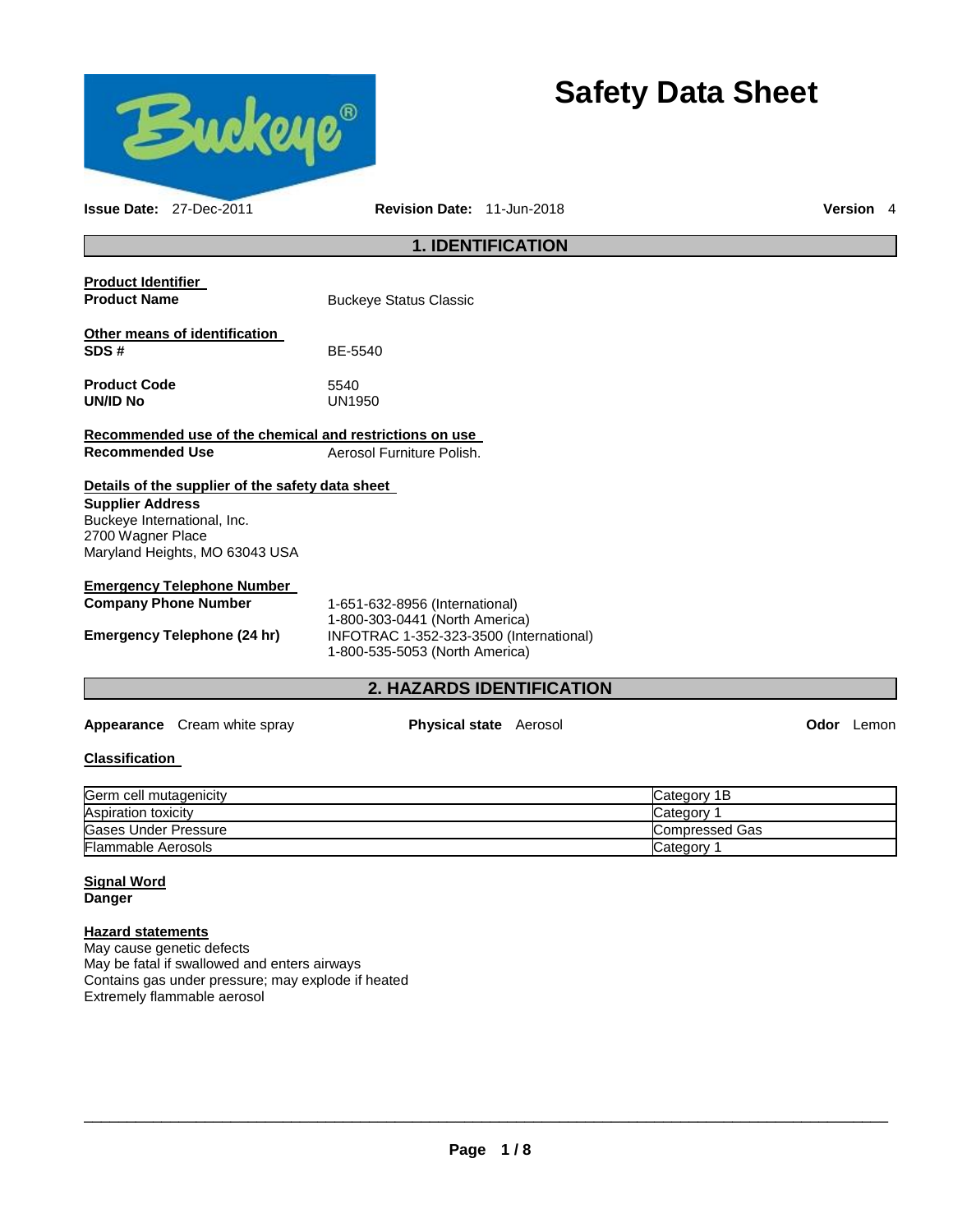

### **Precautionary Statements - Prevention**

Obtain special instructions before use Do not handle until all safety precautions have been read and understood Use personal protective equipment as required Keep away from heat/sparks/open flames/hot surfaces. — No smoking Do not spray on an open flame or other ignition source Pressurized container: Do not pierce or burn, even after use

#### **Precautionary Statements - Response**

If exposed or concerned: Get medical advice/attention IF SWALLOWED: Immediately call a POISON CENTER or doctor/physician Do NOT induce vomiting

### **Precautionary Statements - Storage**

Store locked up Protect from sunlight. Store in a well-ventilated place Do not expose to temperatures exceeding 50 °C/122 °F

#### **Precautionary Statements - Disposal**

Dispose of contents/container to an approved waste disposal plant

### **3. COMPOSITION/INFORMATION ON INGREDIENTS**

| <b>Chemical Name</b> | <b>CAS No.</b> | Weight-% |
|----------------------|----------------|----------|
| Mineral spirits      | 8032-32-4      | ıэ       |
| N-Butane             | 106-97-8       |          |
| Propane              | 74-98-6        | <4       |

\*\*If Chemical Name/CAS No is "proprietary" and/or Weight-% is listed as a range, the specific chemical identity and/or percentage of composition has been withheld as a trade secret.\*\*

### **4. FIRST AID MEASURES**

### **First Aid Measures**

| <b>Eye Contact</b>                | Rinse thoroughly with plenty of water for at least 15 minutes, lifting lower and upper eyelids.<br>Consult a physician. |
|-----------------------------------|-------------------------------------------------------------------------------------------------------------------------|
| <b>Skin Contact</b>               | Wash off immediately with plenty of water for at least 15 minutes.                                                      |
| <b>Inhalation</b>                 | Remove to fresh air.                                                                                                    |
| Ingestion                         | Immediately call a poison center or doctor/physician. Do NOT induce vomiting.                                           |
| et imnortant eymptome and offocte |                                                                                                                         |

#### **Most important symptoms and effects**

**Symptoms** May cause skin and eye irritation. Intentional misuse by deliberately concentrating and inhaling contents may be harmful or fatal. May be fatal if swallowed and enters airways.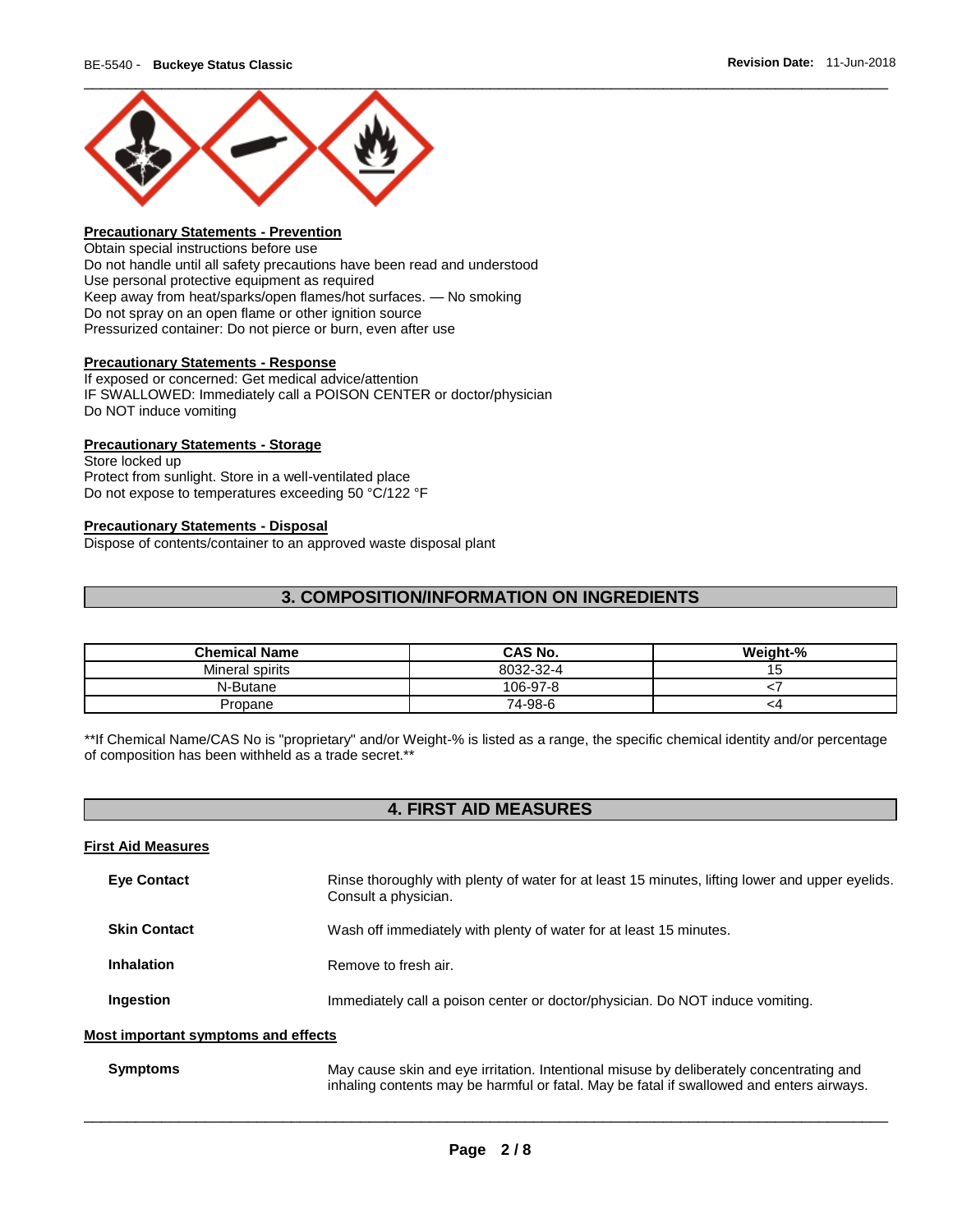#### **Indication of any immediate medical attention and special treatment needed**

**Notes to Physician Treat symptomatically.** 

### **5. FIRE-FIGHTING MEASURES**

\_\_\_\_\_\_\_\_\_\_\_\_\_\_\_\_\_\_\_\_\_\_\_\_\_\_\_\_\_\_\_\_\_\_\_\_\_\_\_\_\_\_\_\_\_\_\_\_\_\_\_\_\_\_\_\_\_\_\_\_\_\_\_\_\_\_\_\_\_\_\_\_\_\_\_\_\_\_\_\_\_\_\_\_\_\_\_\_\_\_\_\_\_

#### **Suitable Extinguishing Media**

Carbon dioxide (CO2). Foam. Dry chemical.

**Unsuitable Extinguishing Media** Not determined.

### **Specific Hazards Arising from the Chemical**

Extremely flammable aerosol. Do not expose to temperatures exceeding 50 °C/122°F. In a fire or if heated, a pressure increase will occur and the container may burst.

**Hazardous Combustion Products** Carbon oxides. Silicon oxides.

#### **Protective equipment and precautions for firefighters**

As in any fire, wear self-contained breathing apparatus pressure-demand, MSHA/NIOSH (approved or equivalent) and full protective gear.

### **6. ACCIDENTAL RELEASE MEASURES**

|                                                              | Personal precautions, protective equipment and emergency procedures                                                                                                                                                                                                                                                                                                                                                                          |  |
|--------------------------------------------------------------|----------------------------------------------------------------------------------------------------------------------------------------------------------------------------------------------------------------------------------------------------------------------------------------------------------------------------------------------------------------------------------------------------------------------------------------------|--|
| <b>Personal Precautions</b>                                  | Use personal protective equipment as required.                                                                                                                                                                                                                                                                                                                                                                                               |  |
| <b>Environmental precautions</b>                             |                                                                                                                                                                                                                                                                                                                                                                                                                                              |  |
| <b>Environmental precautions</b>                             | See Section 12 for additional Ecological Information.                                                                                                                                                                                                                                                                                                                                                                                        |  |
| Methods and material for containment and cleaning up         |                                                                                                                                                                                                                                                                                                                                                                                                                                              |  |
| <b>Methods for Containment</b>                               | Prevent further leakage or spillage if safe to do so.                                                                                                                                                                                                                                                                                                                                                                                        |  |
| <b>Methods for Clean-Up</b>                                  | Pick up with mop, wet/dry vac, or absorbent material. Wash area with detergent solution<br>followed by a clear water rinse. Allow floor to dry before allowing traffic. Repeat cleaning if<br>necessary. Residues left behind may present a slipping hazard. Dispose of<br>contents/container to an approved waste disposal plant.                                                                                                           |  |
| 7. HANDLING AND STORAGE                                      |                                                                                                                                                                                                                                                                                                                                                                                                                                              |  |
| <b>Precautions for safe handling</b>                         |                                                                                                                                                                                                                                                                                                                                                                                                                                              |  |
| <b>Advice on Safe Handling</b>                               | Handle in accordance with good industrial hygiene and safety practice. Obtain special<br>instructions before use. Do not handle until all safety precautions have been read and<br>understood. Use personal protective equipment as required. Keep away from<br>heat/sparks/open flames/hot surfaces. - No smoking. Do not spray on an open flame or<br>other ignition source. Pressurized container: Do not pierce or burn, even after use. |  |
| Conditions for safe storage, including any incompatibilities |                                                                                                                                                                                                                                                                                                                                                                                                                                              |  |

| <b>Storage Conditions</b> | Keep container tightly closed and store in a cool, dry and well-ventilated place. Store away<br>from heat, sparks, flame. Protect from freezing. Do not puncture or incinerate container.<br>Avoid food contamination. Do not expose to temperatures exceeding 50 °C/122°F. |
|---------------------------|-----------------------------------------------------------------------------------------------------------------------------------------------------------------------------------------------------------------------------------------------------------------------------|
| Incompatible Materials    | Acids. Strong alkalis. Heavy metal salts.                                                                                                                                                                                                                                   |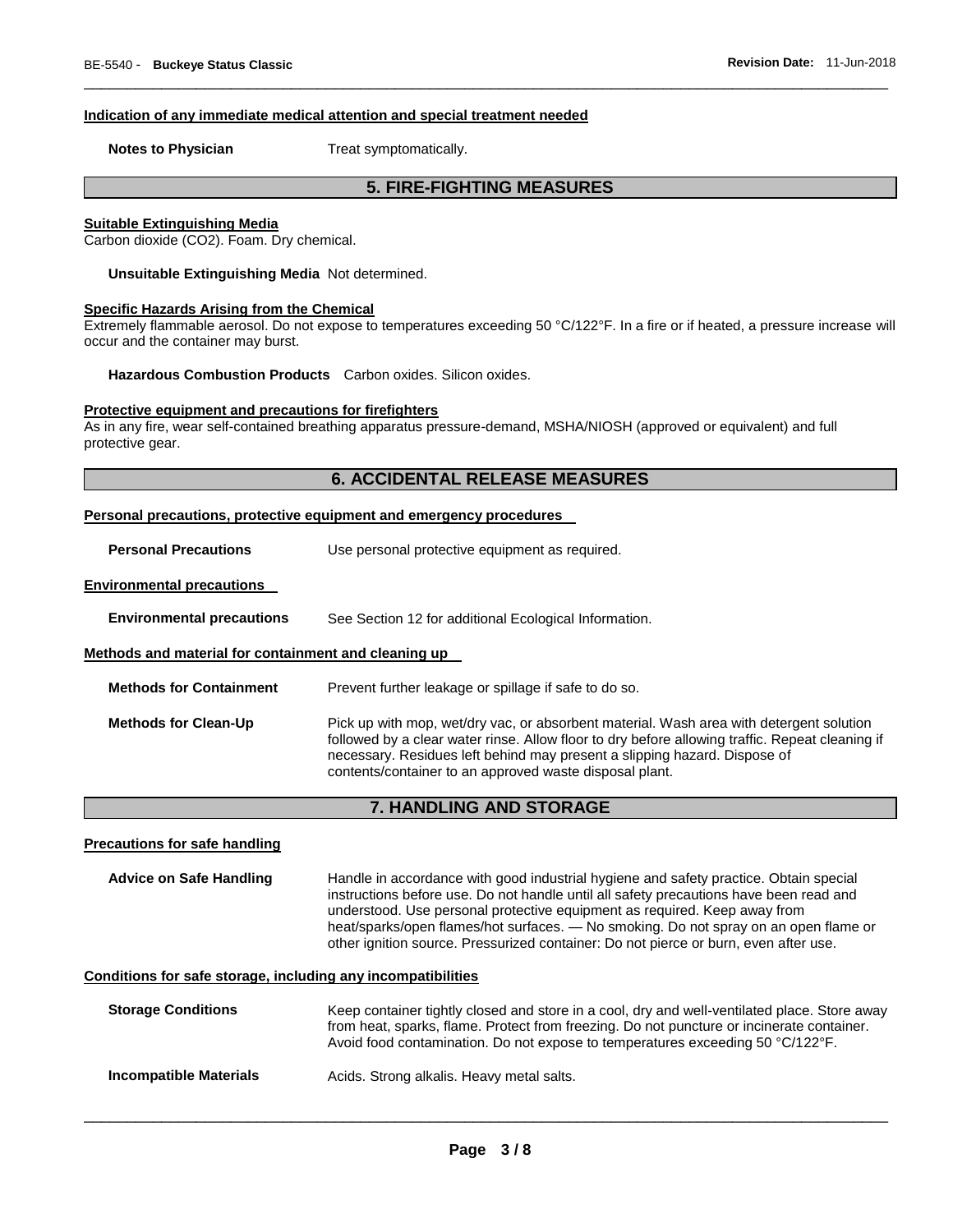### \_\_\_\_\_\_\_\_\_\_\_\_\_\_\_\_\_\_\_\_\_\_\_\_\_\_\_\_\_\_\_\_\_\_\_\_\_\_\_\_\_\_\_\_\_\_\_\_\_\_\_\_\_\_\_\_\_\_\_\_\_\_\_\_\_\_\_\_\_\_\_\_\_\_\_\_\_\_\_\_\_\_\_\_\_\_\_\_\_\_\_\_\_ **8. EXPOSURE CONTROLS/PERSONAL PROTECTION**

### **Exposure Guidelines**

| <b>Chemical Name</b>         | <b>ACGIH TLV</b>                                               | <b>OSHA PEL</b>                                                                                                            | <b>NIOSH IDLH</b>                                                               |
|------------------------------|----------------------------------------------------------------|----------------------------------------------------------------------------------------------------------------------------|---------------------------------------------------------------------------------|
| Mineral spirits<br>8032-32-4 |                                                                | (vacated) TWA: 300 ppm<br>(vacated) TWA: $1350 \text{ mg/m}^3$<br>(vacated) STEL: 400 ppm<br>(vacated) STEL: 1800 mg/m $3$ | Ceiling: $1800 \text{ mg/m}^3$<br>$15 \text{ min}$<br>TWA: $350 \text{ mg/m}^3$ |
| N-Butane<br>106-97-8         | explosion<br>STEL: 1000 ppm<br>hazard                          | (vacated) TWA: 800 ppm<br>(vacated) TWA: $1900 \text{ mg/m}^3$                                                             | <b>IDLH: 1600 ppm</b><br>TWA: 800 ppm<br>TWA: 1900 mg/m $3$                     |
| Propane<br>74-98-6           | See Appendix F: Minimal<br>Oxygen Content, explosion<br>hazard | TWA: 1000 ppm<br>TWA: 1800 mg/m <sup>3</sup><br>(vacated) TWA: 1000 ppm<br>(vacated) TWA: 1800 mg/m $3$                    | <b>IDLH: 2100 ppm</b><br>TWA: 1000 ppm<br>TWA: $1800 \text{ mg/m}^3$            |

### **Appropriate engineering controls**

| <b>Engineering Controls</b>     | Apply technical measures to comply with the occupational exposure limits.                                                                                    |  |
|---------------------------------|--------------------------------------------------------------------------------------------------------------------------------------------------------------|--|
|                                 | Individual protection measures, such as personal protective equipment                                                                                        |  |
| <b>Eye/Face Protection</b>      | Risk of contact: Wear approved safety goggles.                                                                                                               |  |
| <b>Skin and Body Protection</b> | Wear rubber gloves or other impervious gloves.                                                                                                               |  |
| <b>Respiratory Protection</b>   | Refer to 29 CFR 1910.134 for respiratory protection requirements.                                                                                            |  |
|                                 | General Hygiene Considerations Handle in accordance with good industrial hygiene and safety practice. Wash thoroughly<br>with soap and water after handling. |  |

### **9. PHYSICAL AND CHEMICAL PROPERTIES**

### **Information on basic physical and chemical properties**

| <b>Physical state</b><br>Appearance<br>Color                                                                                        | Aerosol<br>Cream white spray<br>Cream white                          | Odor<br><b>Odor Threshold</b> | Lemon<br>Not determined |
|-------------------------------------------------------------------------------------------------------------------------------------|----------------------------------------------------------------------|-------------------------------|-------------------------|
| <b>Property</b><br>pH                                                                                                               | Values<br>Not determined                                             | Remarks • Method              |                         |
| Melting point / freezing point<br><b>Boiling Point / Boiling Range</b>                                                              | Not determined<br>Not determined                                     |                               |                         |
| <b>Flash Point</b><br><b>Evaporation Rate</b><br><b>Flammability (Solid, Gas)</b>                                                   | No Flame Extension<br>Not determined<br>Not determined               | ASTM D3065                    |                         |
| <b>Flammability Limit in Air</b><br><b>Upper Flammability Limit</b>                                                                 | Not determined                                                       |                               |                         |
| <b>Lower Flammability Limit</b><br><b>Vapor Pressure</b>                                                                            | Not determined<br>Not determined                                     |                               |                         |
| <b>Vapor Density</b><br><b>Relative Density</b><br><b>Water Solubility</b>                                                          | Not determined<br>0.93 Concentrate<br>Not determined                 |                               |                         |
| Solubility in other solvents<br><b>Partition Coefficient</b><br><b>Autoignition temperature</b><br><b>Decomposition Temperature</b> | Not determined<br>Not determined<br>Not determined<br>Not determined |                               |                         |
| <b>Kinematic Viscosity</b><br><b>Dynamic Viscosity</b><br><b>Explosive Properties</b>                                               | Not determined<br>Not determined<br>Not determined                   |                               |                         |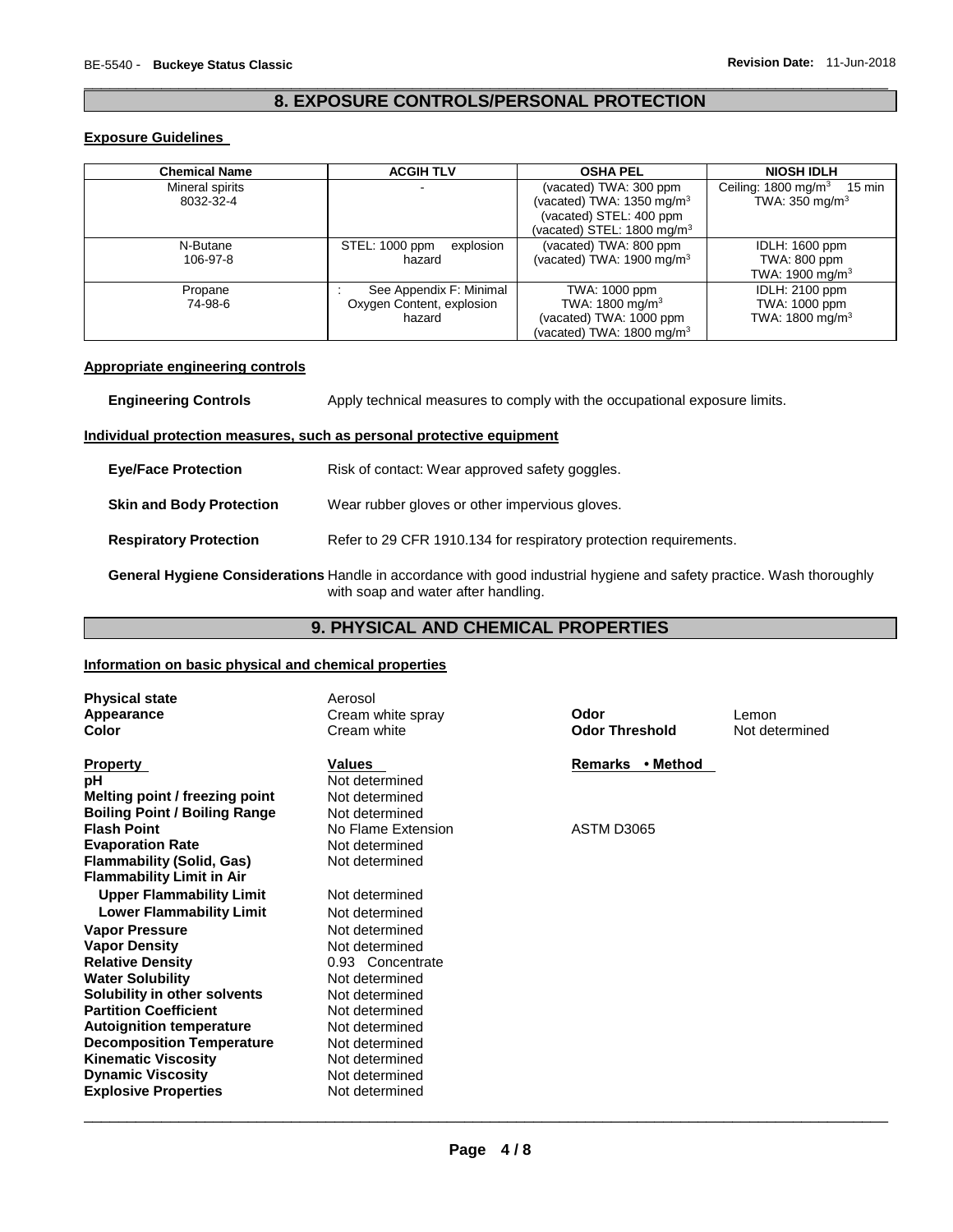#### **Oxidizing Properties Not determined**

## **10. STABILITY AND REACTIVITY**

\_\_\_\_\_\_\_\_\_\_\_\_\_\_\_\_\_\_\_\_\_\_\_\_\_\_\_\_\_\_\_\_\_\_\_\_\_\_\_\_\_\_\_\_\_\_\_\_\_\_\_\_\_\_\_\_\_\_\_\_\_\_\_\_\_\_\_\_\_\_\_\_\_\_\_\_\_\_\_\_\_\_\_\_\_\_\_\_\_\_\_\_\_

### **Reactivity**

Not reactive under normal conditions.

### **Chemical Stability**

Stable under recommended storage conditions.

#### **Possibility of Hazardous Reactions**

None under normal processing.

**Hazardous Polymerization** Hazardous polymerization does not occur.

#### **Conditions to Avoid**

Heat, sparks, flames.

### **Incompatible Materials**

Acids. Strong alkalis. Heavy metal salts.

### **Hazardous Decomposition Products**

Carbon oxides. Silicon oxides.

### **11. TOXICOLOGICAL INFORMATION**

### **Information on likely routes of exposure**

| <b>Product Information</b> |                                               |
|----------------------------|-----------------------------------------------|
| <b>Eve Contact</b>         | Avoid contact with eyes.                      |
| <b>Skin Contact</b>        | Avoid contact with skin.                      |
| <b>Inhalation</b>          | Avoid breathing vapors or mists.              |
| Ingestion                  | May be fatal if swallowed and enters airways. |

### **Component Information**

| <b>Chemical Name</b>   | Oral LD50                                           | <b>Dermal LD50</b>  | <b>Inhalation LC50</b>                |
|------------------------|-----------------------------------------------------|---------------------|---------------------------------------|
| Mineral spirits        |                                                     |                     | $(Rat)$ 4 h<br>$= 3400$ ppm           |
| 8032-32-4              |                                                     |                     |                                       |
| Polydimethylsiloxane   | Rat ) > 17 g/kg<br>Rat)<br>> 24 g/kg                | Rabbit)<br>> 2 g/kg |                                       |
| 63148-62-9             |                                                     |                     |                                       |
| N-Butane               |                                                     |                     | $= 658$ g/m <sup>3</sup><br>Rat ) 4 h |
| 106-97-8               |                                                     |                     |                                       |
| Propane                |                                                     |                     | > 800000 ppm<br>Rat ) 15 min          |
| 74-98-6                |                                                     |                     |                                       |
| nonylphenol ethoxylate | $(Rat) = 2590$ mg/kg = 1780 µL/kg<br>$= 1310$ mg/kg | $(Rabbit) = 2 mLka$ |                                       |
| 9016-45-9              | Rat <sup>1</sup>                                    | Rabbit)             |                                       |
| Sodium benzoate        | $= 4070$ mg/kg<br>Rat)                              | -                   |                                       |
| 532-32-1               |                                                     |                     |                                       |

### **Information on physical, chemical and toxicological effects**

**Symptoms** Please see section 4 of this SDS for symptoms.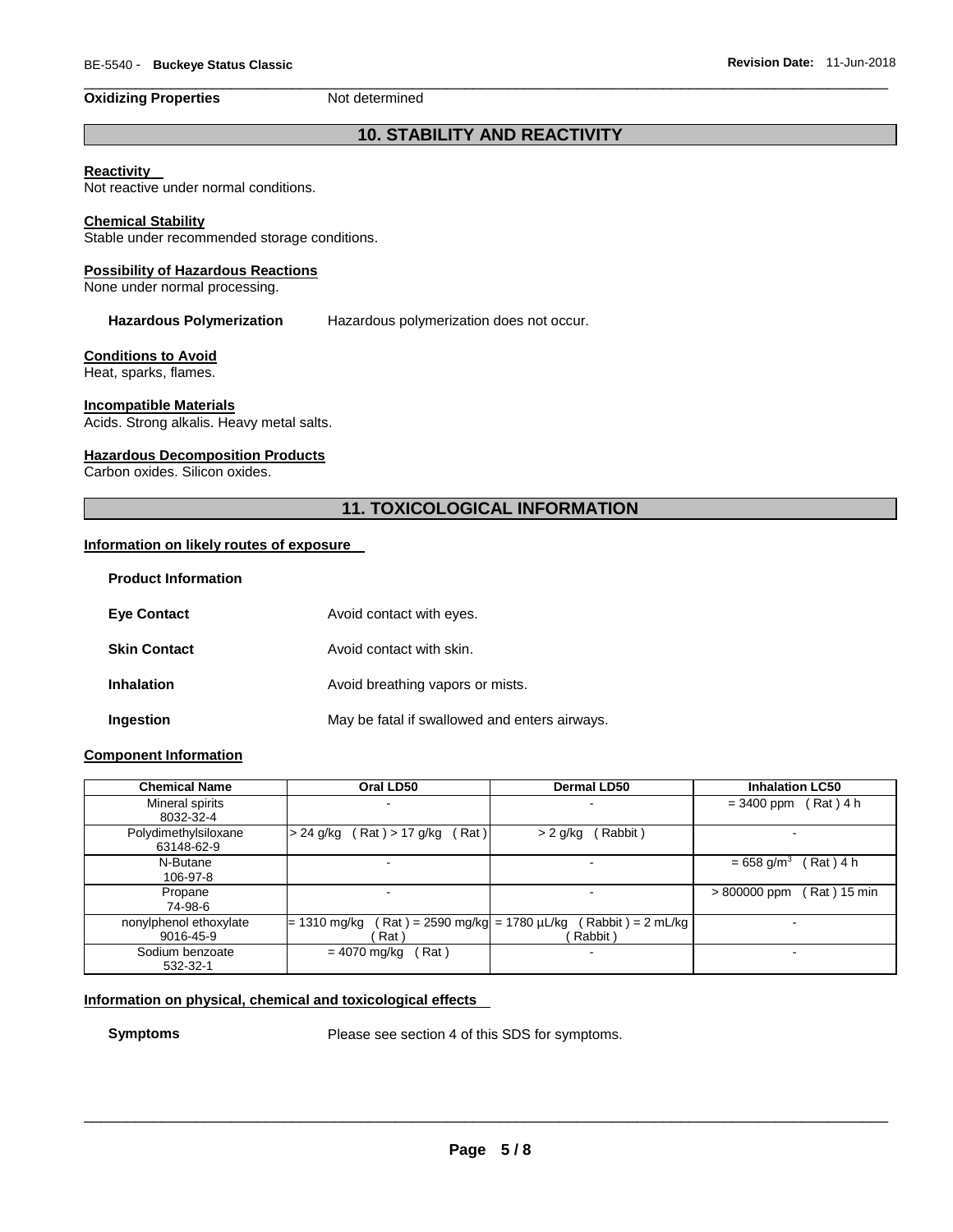### **Delayed and immediate effects as well as chronic effects from short and long-term exposure**

| Germ cell mutagenicity                | May cause genetic defects.                                                                                                                   |
|---------------------------------------|----------------------------------------------------------------------------------------------------------------------------------------------|
| Carcinogenicity                       | Based on the information provided, this product does not contain any carcinogens or<br>potential carcinogens as listed by OSHA, IARC or NTP. |
| <b>Aspiration hazard</b>              | May be fatal if swallowed and enters airways.                                                                                                |
| <b>Numerical measures of toxicity</b> |                                                                                                                                              |

\_\_\_\_\_\_\_\_\_\_\_\_\_\_\_\_\_\_\_\_\_\_\_\_\_\_\_\_\_\_\_\_\_\_\_\_\_\_\_\_\_\_\_\_\_\_\_\_\_\_\_\_\_\_\_\_\_\_\_\_\_\_\_\_\_\_\_\_\_\_\_\_\_\_\_\_\_\_\_\_\_\_\_\_\_\_\_\_\_\_\_\_\_

Not determined

### **12. ECOLOGICAL INFORMATION**

### **Ecotoxicity**

The product is not classified as environmentally hazardous. However, this does not exclude the possibility that large or frequent spills can have a harmful or damaging effect on the environment.

### **Component Information**

| <b>Chemical Name</b>         | Algae/aguatic plants                                    | Fish                                                                                                               | Crustacea                            |
|------------------------------|---------------------------------------------------------|--------------------------------------------------------------------------------------------------------------------|--------------------------------------|
| Mineral spirits<br>8032-32-4 | 4700: 72 h Pseudokirchneriella<br>subcapitata mg/L EC50 |                                                                                                                    |                                      |
| Sodium benzoate<br>532-32-1  |                                                         | 100: 96 h Pimephales promelas<br>mg/L LC50 static 420 - 558: 96 h<br>Pimephales promelas mg/L LC50<br>flow-through | 650: 48 h Daphnia magna mg/L<br>EC50 |

### **Persistence/Degradability**

Not determined.

#### **Bioaccumulation**

Not determined.

### **Mobility**

| <b>Chemical Name</b> | <b>Partition Coefficient</b> |
|----------------------|------------------------------|
| N-Butane             | 2.89                         |
| 106-97-8             |                              |
| Propane              | 2.3                          |
| 74-98-6              |                              |

### **Other Adverse Effects**

Not determined

### **13. DISPOSAL CONSIDERATIONS**

### **Waste Treatment Methods**

| <b>Disposal of Wastes</b>     | Disposal should be in accordance with applicable regional, national and local laws and<br>regulations. |
|-------------------------------|--------------------------------------------------------------------------------------------------------|
| <b>Contaminated Packaging</b> | Disposal should be in accordance with applicable regional, national and local laws and<br>regulations. |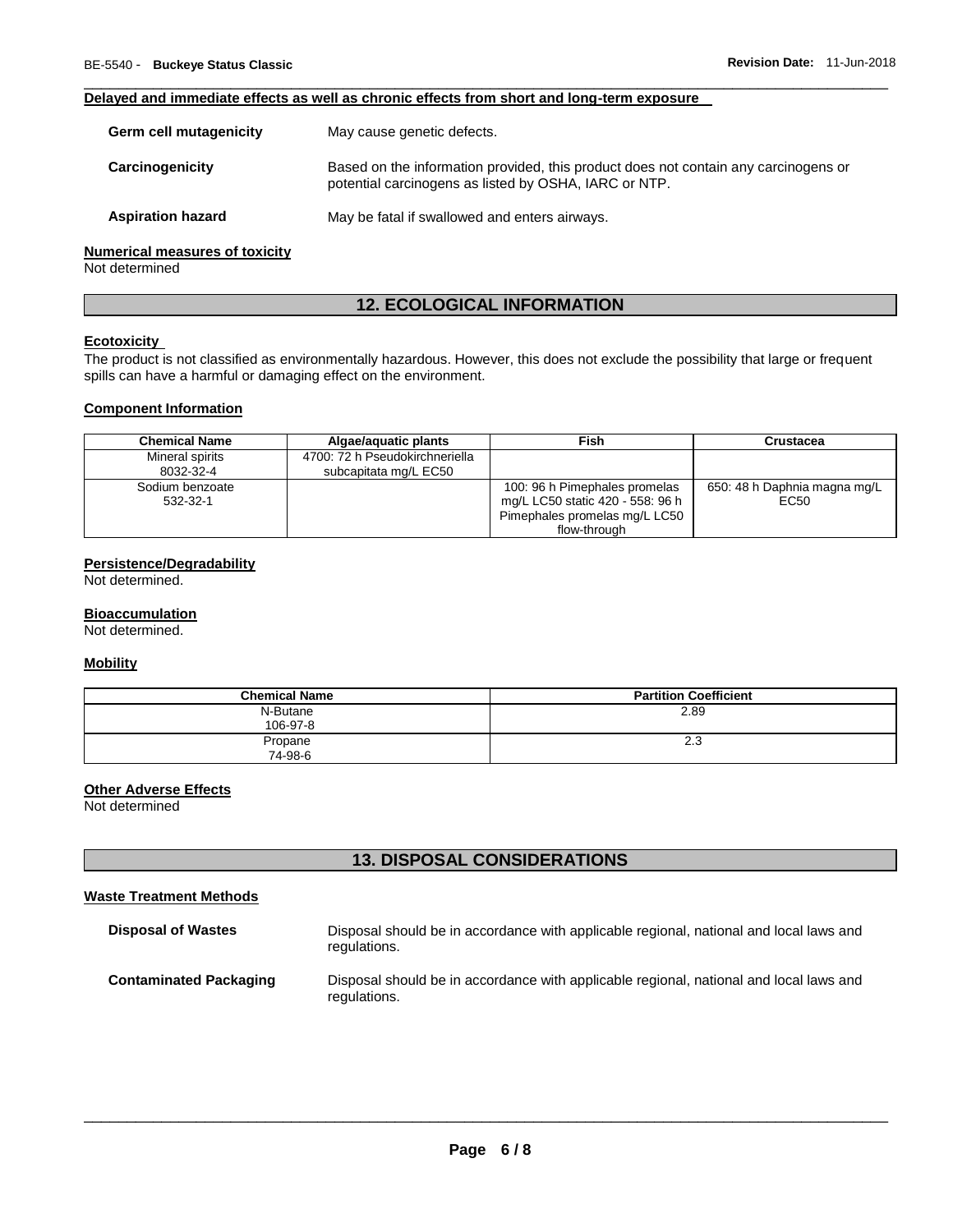### \_\_\_\_\_\_\_\_\_\_\_\_\_\_\_\_\_\_\_\_\_\_\_\_\_\_\_\_\_\_\_\_\_\_\_\_\_\_\_\_\_\_\_\_\_\_\_\_\_\_\_\_\_\_\_\_\_\_\_\_\_\_\_\_\_\_\_\_\_\_\_\_\_\_\_\_\_\_\_\_\_\_\_\_\_\_\_\_\_\_\_\_\_ **14. TRANSPORT INFORMATION**

**Note Please see current shipping paper for most up to date shipping information, including** exemptions and special circumstances.

**UN/ID No** UN1950 **Proper Shipping Name Aerosols Hazard Class** 2.1 **IATA UN/ID No** UN1950 **Proper Shipping Name Aerosols, flammable Hazard Class** 2.1 **IMDG UN/ID No** UN1950 **Proper Shipping Name Aerosols Hazard Class** 2.1

### **15. REGULATORY INFORMATION**

### **International Inventories**

| <b>Chemical Name</b>   | TSCA | <b>DSL/NDSL EINECS/E</b> |              | <b>ENCS</b> | <b>IECSC</b> | <b>KECL</b> | <b>PICCS</b> | <b>AICS</b> |
|------------------------|------|--------------------------|--------------|-------------|--------------|-------------|--------------|-------------|
|                        |      |                          | <b>LINCS</b> |             |              |             |              |             |
| Mineral spirits        | Χ    | Χ                        | х            |             | Χ            | x           | X            | X           |
| Polydimethylsiloxane   | Χ    | Χ                        |              |             | Χ            | x           | Χ            | Χ           |
| N-Butane               |      |                          |              | Χ           | v            |             | Χ            | v           |
| Propane                | Χ    | x                        | Χ            | Χ           | X            | Χ           | Χ            | $\check{ }$ |
| Sorbitan Isostearate   |      |                          |              | Χ           | X            |             | Χ            | ∨           |
| Carnuba Wax            | x    | x                        | Χ            |             | Χ            | x           | x            | X           |
| nonylphenol ethoxylate | Χ    | Χ                        | Χ            | Χ           | Χ            | X           | x            | X           |
| Sodium benzoate        |      |                          |              |             |              |             |              | v           |

#### **Legend:**

*TSCA - United States Toxic Substances Control Act Section 8(b) Inventory* 

*DSL/NDSL - Canadian Domestic Substances List/Non-Domestic Substances List* 

*EINECS/ELINCS - European Inventory of Existing Chemical Substances/European List of Notified Chemical Substances* 

*ENCS - Japan Existing and New Chemical Substances* 

*IECSC - China Inventory of Existing Chemical Substances* 

*KECL - Korean Existing and Evaluated Chemical Substances* 

*PICCS - Philippines Inventory of Chemicals and Chemical Substances* 

*AICS - Australian Inventory of Chemical Substances* 

#### **US Federal Regulations**

### **CERCLA**

This material, as supplied, does not contain any substances regulated as hazardous substances under the Comprehensive Environmental Response Compensation and Liability Act (CERCLA) (40 CFR 302) or the Superfund Amendments and Reauthorization Act (SARA) (40 CFR 355).

### **SARA 313**

\_\_\_\_\_\_\_\_\_\_\_\_\_\_\_\_\_\_\_\_\_\_\_\_\_\_\_\_\_\_\_\_\_\_\_\_\_\_\_\_\_\_\_\_\_\_\_\_\_\_\_\_\_\_\_\_\_\_\_\_\_\_\_\_\_\_\_\_\_\_\_\_\_\_\_\_\_\_\_\_\_\_\_\_\_\_\_\_\_\_\_\_\_ Section 313 of Title III of the Superfund Amendments and Reauthorization Act of 1986 (SARA). This product does not contain any chemicals which are subject to the reporting requirements of the Act and Title 40 of the Code of Federal Regulations, Part 372